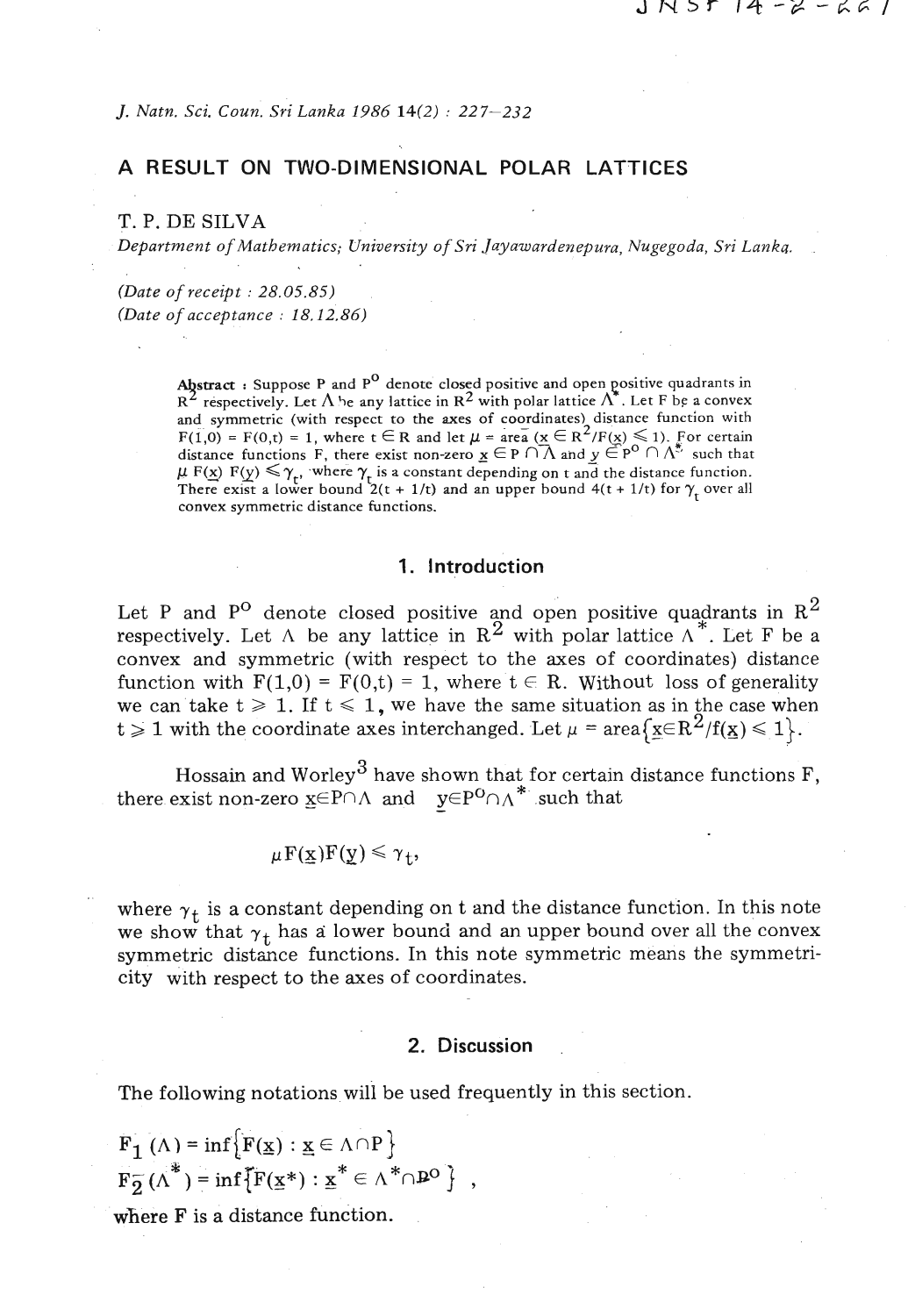### **Theorem:**

If F is any convex symmetric distance function with  $F(1,0)=F(0,t)=1$ , then

$$
2(t+1/t) \leq \mu \mathbf{F}_1(\Lambda) \mathbf{F}_2(\Lambda^*) \leq 4(t+1/t)
$$

for the lattice  $\Lambda$  with basis  $\{(1,0), (0,t)\}\$ 

The lower bound is best possible for the distance function  $F(x_1, x_2) =$  $X_1$   $\uparrow$  + 1/t  $X_2$   $\uparrow$  and the lattice  $\Lambda$  with a basis (1,0) and (0,t). The upper bound may not be best possible, but cannot be below 4t. In order to prove the theorem, we use the following lemmas.<sup>2</sup>

#### **Lemma 1**

Let  $\Lambda$  be the lattice with a basis  $\{(1,0), (0,t)\}$ . Then min  $\mu F_1(\Lambda) F_2(\Lambda^*) = 2(t+1/t)$ , for the convex symmetric polygonal distance function  $F$  given by

$$
F(x_1, x_2) = \max\left\{\frac{1-\alpha}{\alpha} |x_1| + 1/t |x_2|, |x_1| + \frac{1-\alpha}{\alpha t} |x_2|\right\}
$$

where  $1/2 \leq \alpha \leq 1$ .

 $(\alpha$  has to satisfy the above conditions since F is convex and symmetric).

## **Lemma 2**

Let  $\Lambda$  be a lattice with basis  $\{(1,0),(0,t)\}$ . Let F be the convex poly- gonal distance function, where  $F(x_1, x_2) = 1$  has two more vertices at  $(\alpha, \alpha t)$ and  $(\beta, \beta/t)$  in P<sup>O</sup> in addition to  $(1,0)$  and  $(0,t)$ , where  $1/2 \le \alpha \le 1$  and the limit of  $\beta$  depends on  $\alpha$ .

Then 
$$
\min_{\alpha, \beta} \mu F_1(\Lambda) F_2(\Lambda^*) \ge 2(t+1/t).
$$

From Lemma 1 and Lemma 2, we can establish the left hand side of the inequality in the theorem.

Suppose  $F(x_1,x_2) = 1$  intersects the

lines OL at B and OM at C respectively,

where  $L \equiv (1,t)$  and  $M = (1,1/t)$ .

Let  $B \equiv (\alpha, \alpha t)$  and  $C \equiv (\beta, \beta/t)$ .

The curve  $F(x_1,x_2) = 1$  passes through

the points  $A \equiv (0,t)$  and  $D \equiv (1,0)$ .

Then  $F_1(A) = 1$ .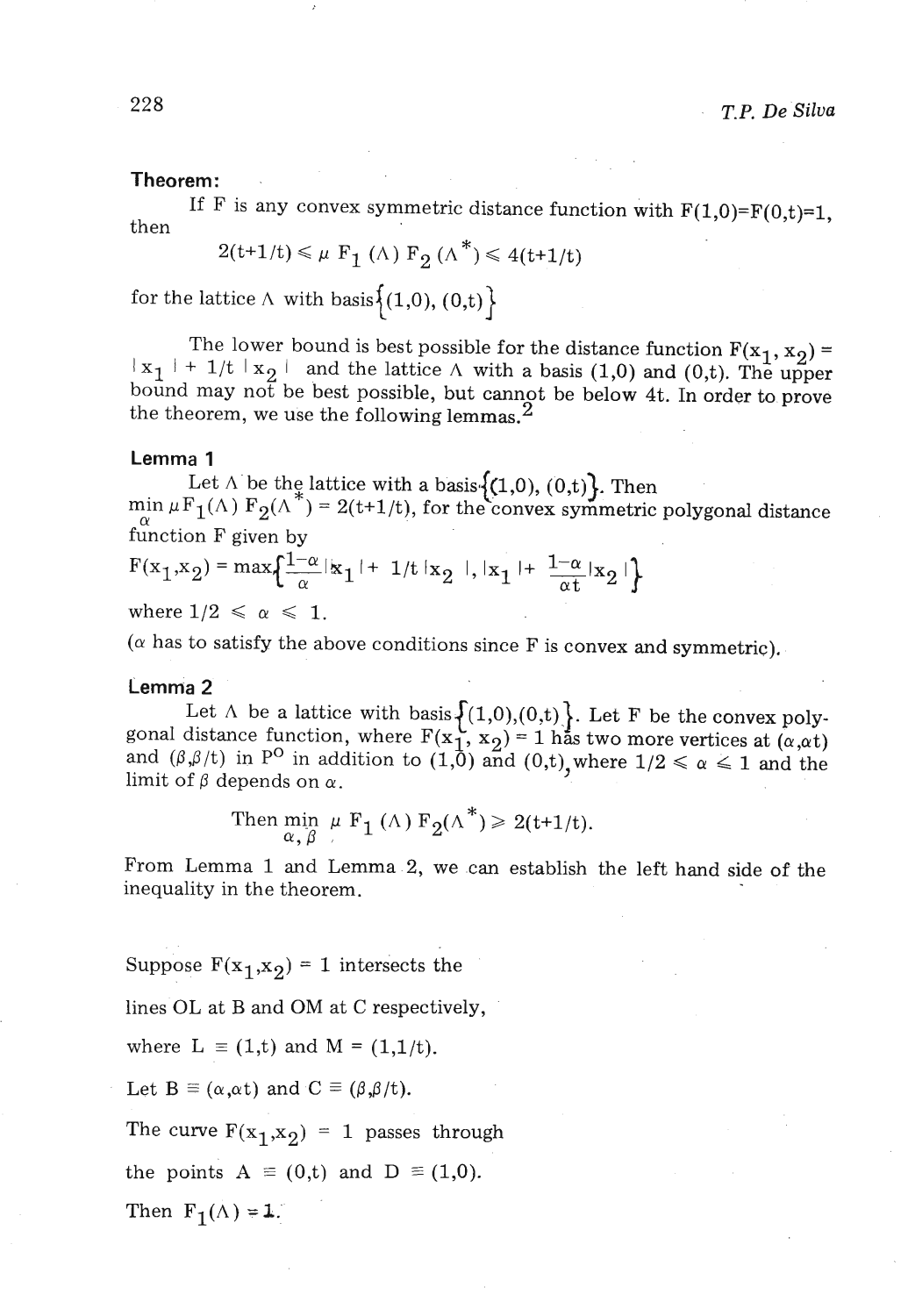

**. Figure 1.** The curve  $F(x_1, x_2) = 1$  passes through the points  $A = (0,t)$  and  $D = (1,0)$ . It. **intersects the lines OL at B and OM at C respectively, where L** = **(1,t) and**   $M = (1, 1/t).$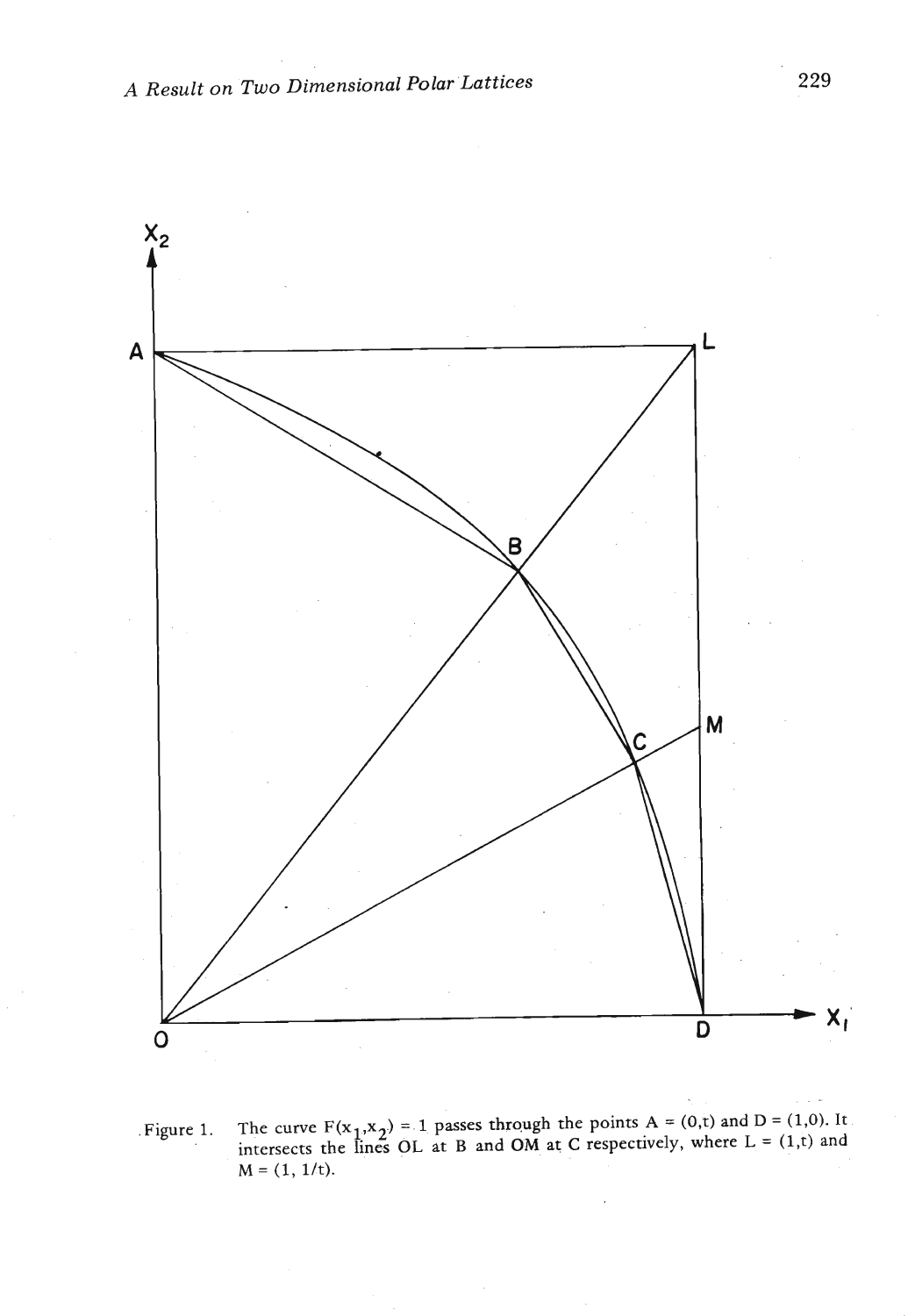and 
$$
F_2(\Lambda^*) = F(1,1/t) = 1/\beta F(\beta,\beta/t) = 1/\beta
$$
.

Let  $G(x_1, x_2) = 1$  be the equation of the polygonal arc ABCD. Then for this distance function G,

$$
G_1(\Lambda) = 1 \text{ and } G_2(\Lambda^*) = 1/\beta
$$

let  $\mu_G = 4$  x area {polygon **OABCD**} Then from Lemma 2 we have

$$
\mu_{\mathbf{g}} G_1(\Lambda) G_2(\Lambda^*) = \mu_G \cdot 1/\beta \ge 2(t + 1/t) \text{ for all suitable } \alpha \text{ and } \beta.
$$

Now let 
$$
\mu = \text{area} \{ \underline{x} \in \mathbb{R}^2 : F(\underline{x}) \leq 1 \}
$$
.

Then from the convexity  $\mu \ge \mu_{C}$ .

Hence  $\mu F_1(\Lambda)$   $F_2(\Lambda^*) = \mu$ .  $1/\beta \ge \mu_G$ .  $1/\beta \ge 2(t+1/t)$ . ie we have proved that

 $\mu F_1(\Lambda)$   $F_2(\Lambda^*)$   $\geq 2(t+1/t)$  for all convex symmetric distance functions F and the lattice  $\Lambda$  with basis (1,0) and (0,t). : min  $\mu F_1(\Lambda) F_2(\Lambda^*) \geq 2(t+1/t).$ 

Now we proceed to prove the right hand side of the inequality in the theorem. ,

Let  $\Lambda$  be any two dimensional lattice and  $(a,b) \in \Lambda \cap P^0$  and  $(-c,d) \in \Lambda \cap Q$  be two points such that  $F(a,b)$  and  $F(d,c)$  are minimal, where Q is the open second quadrant.

Note that if  $(-c,d) \in \Lambda$ , then  $\left(\frac{d,c}{d(\Lambda)} \in \Lambda^*$ , where  $d(\Lambda)$  is the determinant of  $\Lambda$ .

Let D = {
$$
(x_1, x_2) \in R^2 : F(x_1, x_2) \le F(a, b), F(-x_2, x_1) \le F(d, c)
$$
 }.

Then from the choice of (a,b) and  $(-c,d)$  there are non-zero points of  $\Lambda$  in D.

Then there are no non-zero points of  $\Lambda$  in the parallelogram.  $\{(x_1, x_2) \in R^2 : |-x_1 + tx_2| \le tF(d,c), |tx_1+x_2| \le t F(a,b)\}\$ which lies entirely in D. Hence by Minkowski's linear form theorem<sup>1</sup>, we have

$$
t^2 F(a,b) F(d,c) \leq (1+t^2) d(\Lambda).
$$